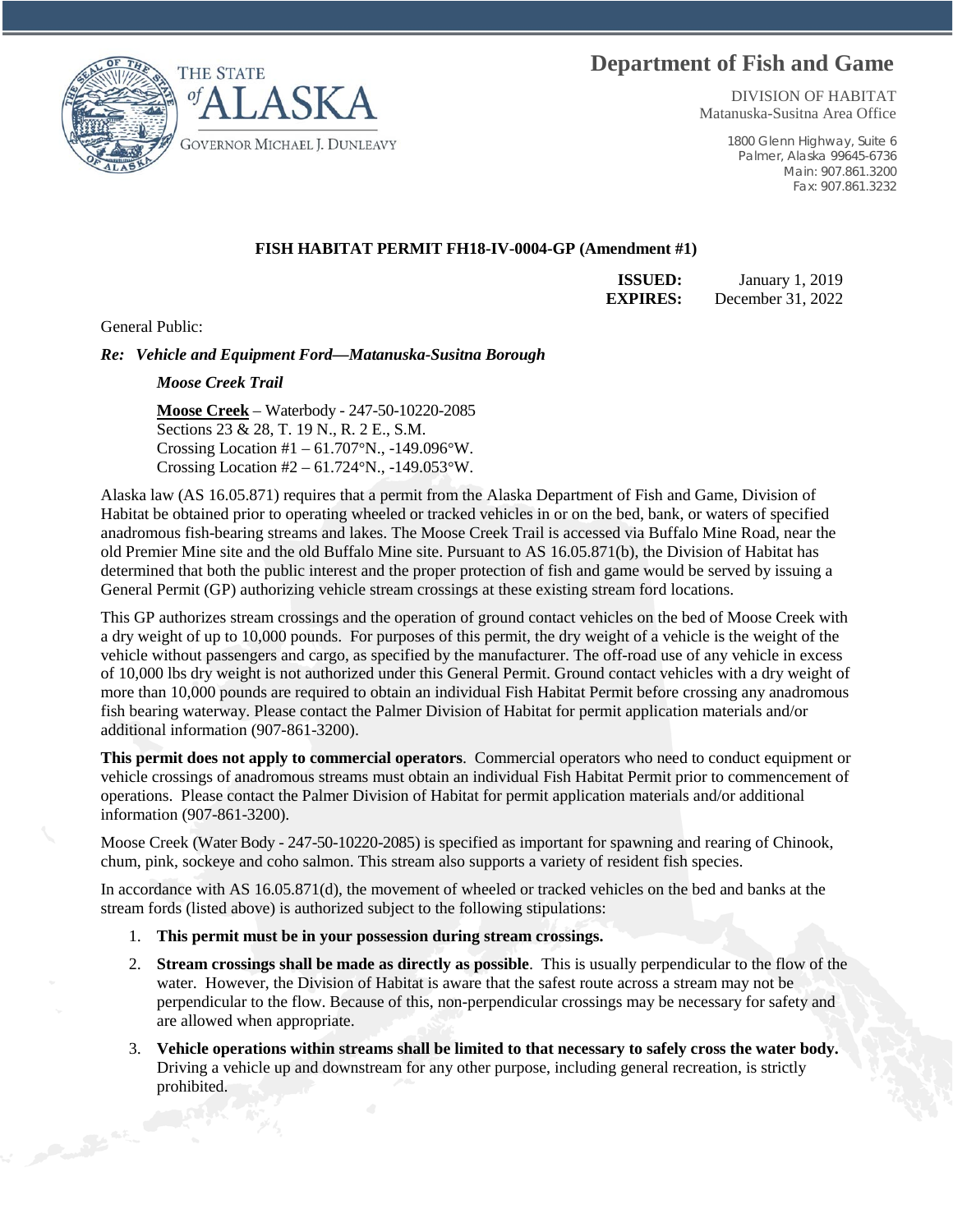- 4. **Vehicles may not linger or delay while crossing streams.** Washing mud from vehicles while the vehicle is in the flowing waters of a stream is prohibited.
- 5. **Ground contact vehicles shall not be parked below the ordinary high water line of any anadromous stream**.
- 6. **The bed or banks of this specified water body shall not be altered or disturbed in any way to facilitate stream crossings.** Existing fords shall not be modified, expanded, repaired, or otherwise changed without the prior written approval of the Division of Habitat.

## **Please be reminded that harassing fish while crossing any stream is prohibited by state law (5 AAC 75.060).**

You are responsible for the actions of contractors, agents, or other persons who perform work to accomplish the approved activity. For any activity that significantly deviates from the approved plan, you shall notify the Division of Habitat and obtain written approval in the form of a permit amendment before beginning the activity. Any action that increases the project's overall scope or that negates, alters, or minimizes the intent or effectiveness of any stipulation contained in this permit will be deemed a significant deviation from the approved plan. The final determination as to the significance of any deviation and the need for a permit amendment is the responsibility of the Division of Habitat. Therefore, it is recommended you consult the Division of Habitat immediately when a deviation from the approved plan is being considered.

For the purpose of inspecting or monitoring compliance with any condition of this permit, you shall give an authorized representative of the State free and unobstructed access, at safe and reasonable times, to the permit site. You shall furnish whatever assistance and information as the authorized representative reasonably requires for monitoring and inspection purposes.

This letter constitutes a permit issued under the authority of AS 16.05.871. Please be advised that this determination applies only to activities regulated by the Division of Habitat; other agencies also may have jurisdiction under their respective authorities. This determination does not relieve you of your responsibility to secure other permits; state, federal, or local. You are still required to comply with all other applicable laws.

In addition to the penalties provided by law, this permit may be terminated or revoked for failure to comply with its provisions or failure to comply with applicable statutes and regulations. The department reserves the right to require mitigation measures to correct disruption to fish and game created by the project and which was a direct result of the failure to comply with this General Permit or any applicable law.

You shall indemnify, save harmless, and defend the department, its agents, and its employees from any and all claims, actions, or liabilities for injuries or damages sustained by any person or property arising directly or indirectly from permitted activities or your performance under this permit. However, this provision has no effect if, and only if, the sole proximate cause of the injury is the department's negligence.

This permit decision may be appealed in accordance with the provisions of AS 44.62.330-630.

If you have any questions, please call the Palmer Division of Habitat at (907) 861-3200.

Sincerely,

Doug Vincent-Lang, Acting Commissioner

By: Jonathan Kirsch Matanuska-Susitna Area Manager Division of Habitat (907) 861-3200

-seew

Enclosure: Moose Creek Crossing Map

| $cc$ : | D. Dahl, AWT    | S. Ivey, SF |
|--------|-----------------|-------------|
|        | Pagemaster, COE | Permits, SF |

A. Ott. Habitat C. Larson, DMLW T. Long, SF